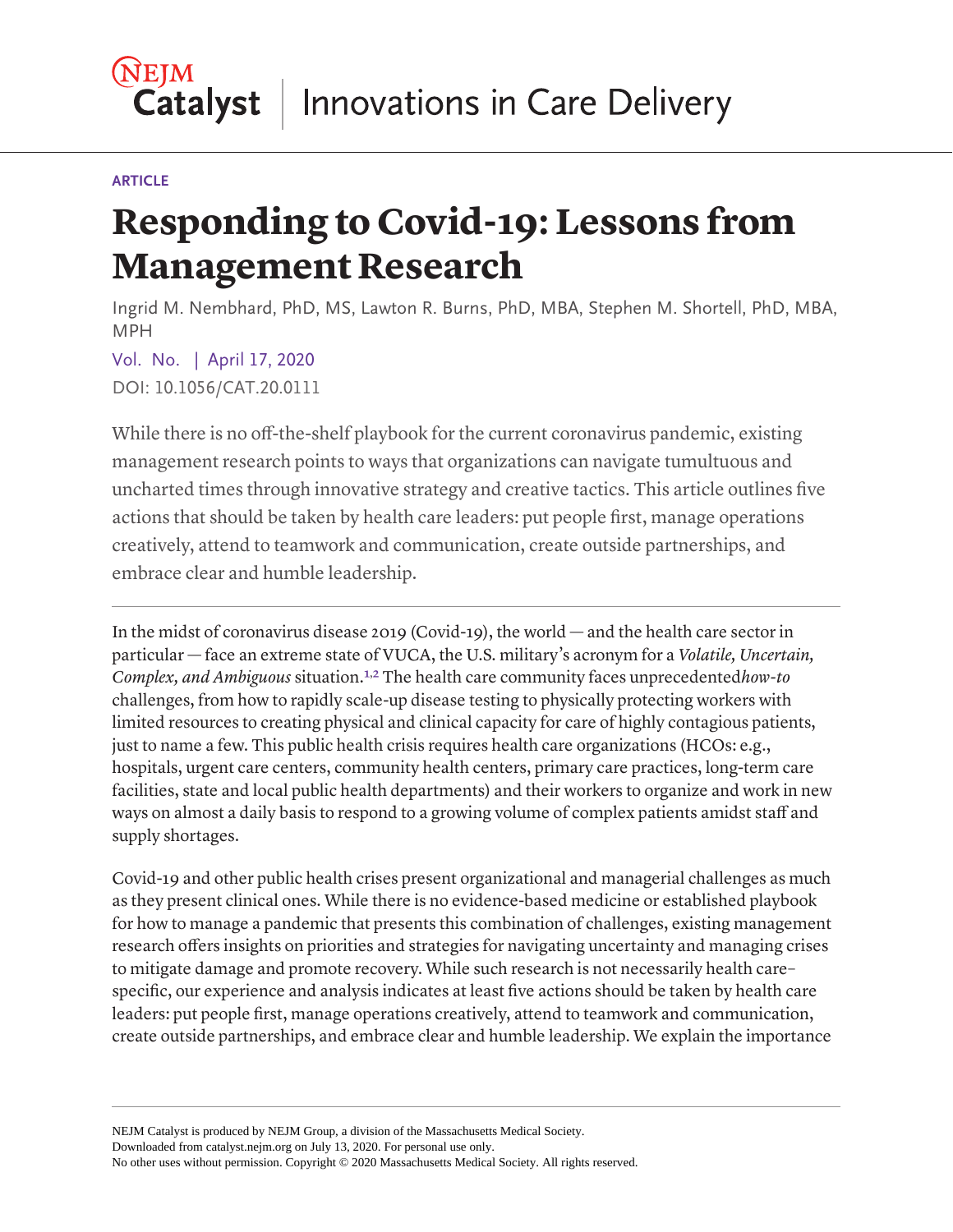of these actions and present strategies for using them to guide and support those involved in managing Covid-19.

## **Put People First**

<span id="page-1-0"></span>Ability to care for patients with the virus or symptoms depends on the well-being of the health care workforce — physical and emotional. HCOs naturally attend to patients' physical health. Especially in crises, similar attention must be devoted to workers' physical and emotional health. Many caregivers have been stricken by or succumbed to the virus<sup>3-5</sup>; they (and their dependents) require help from their HCOs to recover and be productive on the front line. Moreover, they and colleagues without the virus need emotional support.

 $\alpha$ 

<span id="page-1-1"></span>*Based on management research, these five actions should reduce the devastation of Covid-19 and lay the foundation for more agile HCOs that can survive in a VUCA world."*

Media reports increasingly feature health care workers expressing fears (e.g., potentially infecting loved ones), anxiety, frustration, and discouragement. These negative emotions should be acknowledged, and effort made to nurture positive emotions alongside them, not to substitute but complement, as holding both sets simultaneously is associated with resilience and creativity[.6](#page-5-4)

<span id="page-1-2"></span>Organizations cultivate positive and balanced emotions through emotional intelligence, compassionate practices such as personal check-ins, resources such as the Cleveland Clinic's [Code Lavenders](https://my.clevelandclinic.org/-/scassets/files/org/locations/hillcrest-hospital/spiritual-services/code-lavender.ashx?la=en)upport-person teams for workers and other tactics suggested by the [World](https://www.who.int/docs/default-source/coronaviruse/mental-health-considerations.pdf)  [Health Organization](https://www.who.int/docs/default-source/coronaviruse/mental-health-considerations.pdf). Such compassion is associated with worker satisfaction and teamwork, lower absenteeism and emotional exhaustion, higher patient satisfaction, and lower health care utilization[.7](#page-5-5), [8](#page-5-6) Putting workers' full well-being first creates positive environments for quality care despite circumstances.

## <span id="page-1-4"></span><span id="page-1-3"></span>**Manage Operations Creatively**

<span id="page-1-6"></span><span id="page-1-5"></span>Covid-19 is a *wicked problem,* a term used to identify problems that are extremely difficult or even impossible to solve because they involve many interdependent, changing, and difficult to define factors[.9](#page-5-7), [10](#page-6-0) The Covid-19 pandemic involves many such factors, with no easy solutions to mitigate excess patient demand and mortality. There are thorny operational problems related to virus testing, interactions, staff and bed allocation, non-Covid-19 care management, and inventory and supply chains.

Addressing wicked problems requires systems thinking that recognizes the importance of unheralded internal operations (e.g., infection control, housekeeping, and materials management), surfacing problems and analyzing processes, creating teams that focus internally and externally to expand knowledge sources for developing ideas, and experimenting rapidly using Plan-Do-Study-Act cycles (PDSAs).<sup>11</sup> Exemplifying what is possible with this thinking, within 2 weeks, Stanford

<span id="page-1-7"></span>NEJM CATALYST INNOVATIONS IN CARE DELIVERY 2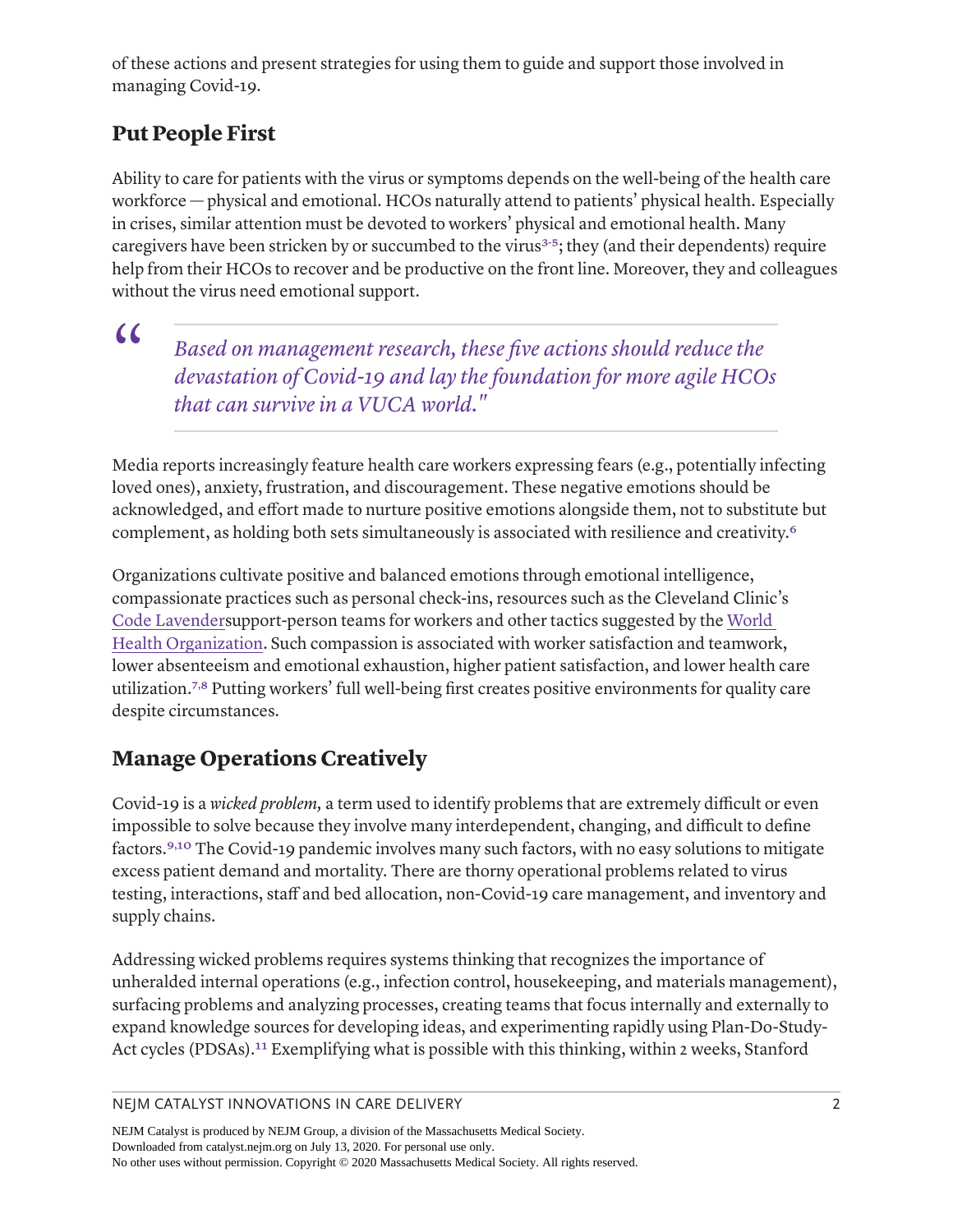<span id="page-2-0"></span>Health Care scaled up and combined telemedicine triage for Covid-19 patients with drive-through testing[.12](#page-6-2) Expanding medical assistant roles, combined with use of triage nurses, it reduced drivethrough testing time from 15 minutes to 4 minutes in 2 days.

## $\epsilon$

*Putting workers' full well-being first creates positive environments for quality care despite circumstances."*

Critical for such creativity is organizational support for workers adopting a *learning* rather than*performance* mindset and embracing the habit of*changing on the fly*  $-$  i.e., quick implementation of iterative changes to respond to new problems that arise — which may trump planned strategy. A learning mindset explores new ideas and practices, while a performance mindset follows and optimizes established practices. Learning mindsets — cultivated via organizational communications and practices — relieve unproductive performance pressure, freeing workers to offer ideas (e.g., two patients on a ventilator simultaneously versus the established practice of one patient at a time) and to experiment in order to develop effective solutions. Solutions could span from new roles for some workers to new sites of care to new technologies (e.g., digital patient navigation to reduce telephone calls and visits).

#### **Attend to Teamwork and Communication**

<span id="page-2-2"></span><span id="page-2-1"></span>Covid-19 requires coordinated responses amidst uncertainty by teams that cross multiple functions and roles. Effective teamwork hinges on accurate, frequent, timely, and problem-solving communications bolstered by shared goals, shared knowledge, and mutual respect — requirements collectively called *relational coordination*.[13](#page-6-3) Due to Covid-19, many HCOs are shifting worker roles, employing retired clinicians, and using*travel nurses* who relocate to wherever needed in the country to address staff shortages<sup>[14](#page-6-4)</sup>; as a result, many caregivers likely have either not previously worked together or not worked together under VUCA conditions, the circumstances when relational coordination matters most. It is achieved through, for example, shared meetings and protocols, tiered huddles, identification of boundary spanners, and shared conflict resolution strategies. It also requires that people feel safe to ask questions, raise concerns, offer suggestions, and share differences of opinion about strategy — an environment not always found among health care workers. Such an environment fosters quality and safety outcomes and bridges differences effectively, fostering learning and innovation<sup>15</sup>  $-$  all goals of Covid-19 response.

<span id="page-2-4"></span><span id="page-2-3"></span>At Intermountain Healthcare, tiered *team huddles* (more than 2,500 daily) have produced such results. Their 10–15 minute meetings that cascade rapidly throughout all their facilities and offices daily, starting at 8:45 a.m. (with frontline staff and managers, Tier I) and ending at 10:15 a.m. (with the organization's senior leadership team, Tier VI), have fostered open voicing of observations and issues, with information from one tier's huddles moving to the next tier. They have improved communication, coordination, and operations significantly[.16](#page-6-6) Last year, Intermountain was able to respond rapidly to a community-wide hepatitis B virus outbreak with increased staffing and medication and separately was able to address issues with equipment availability because of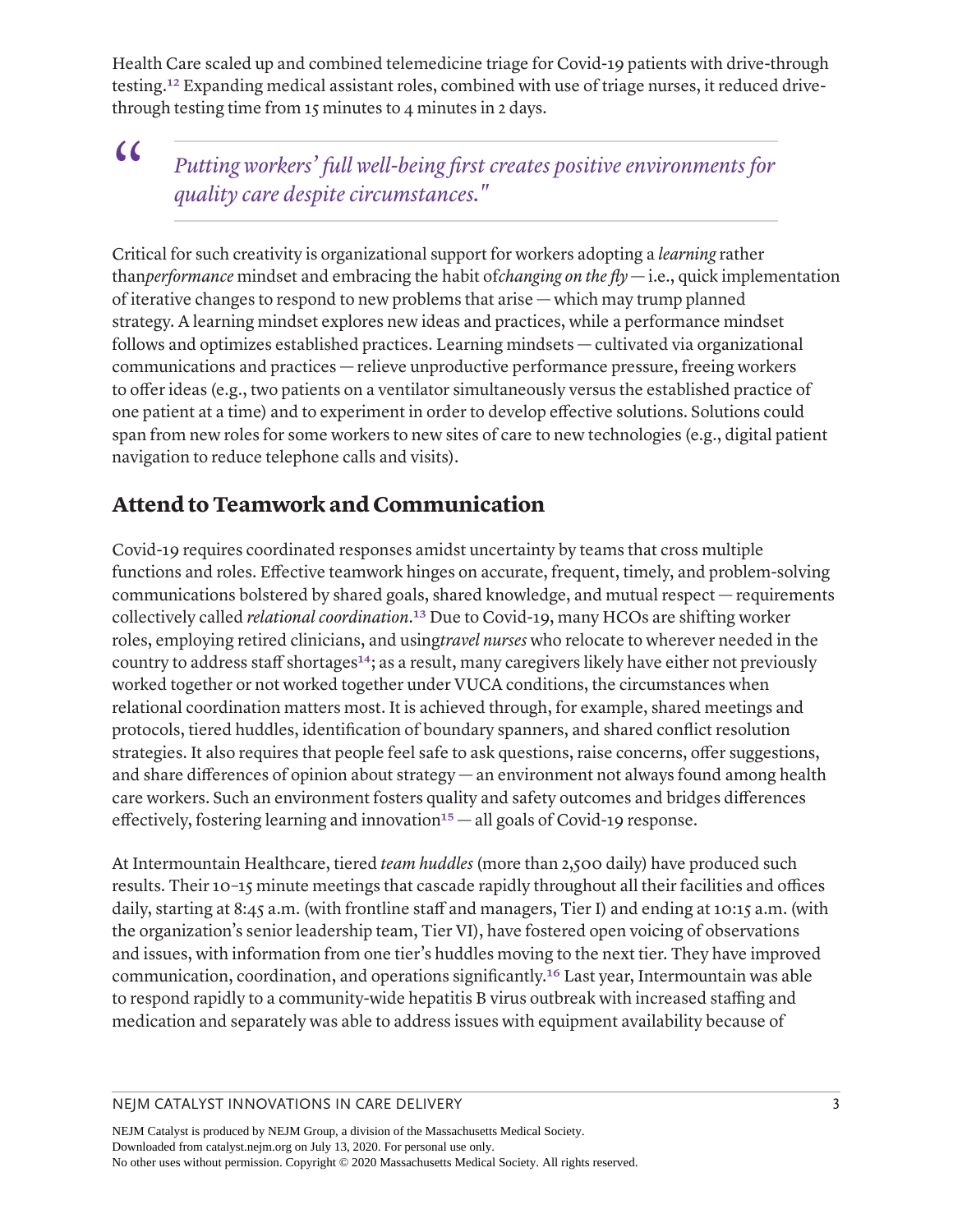<span id="page-3-0"></span>forthright information communicated via its huddles — relational coordination and psychological safety in practice.<sup>[17](#page-6-7)</sup>

## **Create Outside Partnerships**

No organization can address independently the wicked problems presented by the scope and scale of Covid-19. This pandemic crosses demographic, geographic, and organizational boundaries. Forming and/or strengthening effective outside partnerships is key, whether with peer organizations, supply vendors, customer-patient groups, or nonindustry entities. Relative to other countries, partnerships are formed in the U.S. primarily to gain competitive advantage due to the decentralized nature of the system and fragmented payment models. Management research suggests that collaborative partnering is crucial for organizational and collective ability to address wicked problems.

 $\alpha$ 

*It also requires that people feel safe to ask questions, raise concerns, offer suggestions, and share differences of opinion about strategy an environment not always found among health care workers."*

Organizations that thrive, especially when facing novel circumstances, leverage inside *and* outside relations, as evidenced by the experience of Hattiesburg Clinic, a 300-plus-provider multispecialty clinic serving more than 500,000 residents in South Mississippi, when confronted with a shortage of Covid-19 test kits. Through analysis of internal skill sets and operations, the clinic president realized that the clinic could make its own test kits, if only it had the ingredients. He reached out to a local hospital (Forrest General Hospital) and then to research labs at the University of Southern Mississippi. A lab had the ingredients and was able to make 200 tubes to assist in testing the same day, using the formulation that the clinic president presented. The president then collaborated with the state health department to obtain approval of the test, which was granted. This partnership has increased the local testing capacity by a multiple of 10 and expanded testing capacity for the other parts of the state. The president observed that "'a local solution sourcing strategy might work in other communities . . . . It is impressive that the University of Mississippi Medical Center, Hattiesburg Clinic, Forrest General Hospital, University of Southern Mississippi, Mississippi State Department of Health and Wesley Medical Center 'can work cooperatively together during this crisis, when just 2 weeks ago some of them may have been competitors.'"[18](#page-6-8)

<span id="page-3-1"></span>Having outside partners, even those with whom one has had only weak ties in the past, grants access to novel knowledge about innovations and their implementation, more minds for problemsolving, and help for dealing with issues like equipment and personnel shortages. Some HCOs, like Hattiesburg Clinic, are quickly partnering with competitors, public health agencies, private test-development companies, and non–health care manufacturers with production capacity. More are likely to benefit from thinking about current and potential partners broadly, discussing opportunities for collaboration with them, forming or utilizing existing collaboratives or learning networks to generate and trial ideas, and assigning a liaison person to steward the partnership — all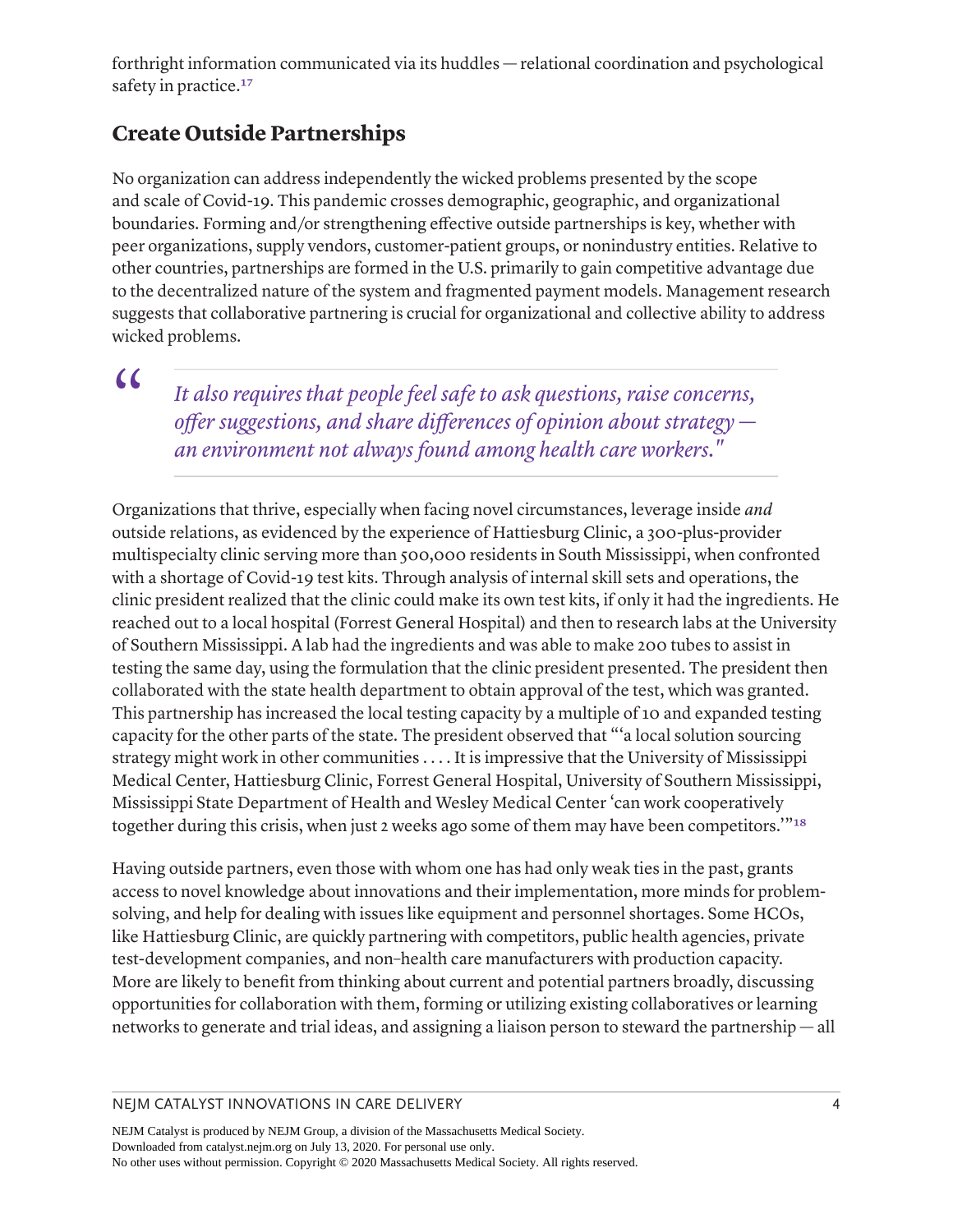of which aids crisis response. Of course, the threat to such partnerships and their continuity are layoffs and/or illness burdens posed by the contagion.

## **Embrace Clear and Humble Leadership**

Leadership — the process of engaging with others to set and achieve shared goals — is indispensable in organizations, more so in times of crisis[.19](#page-6-9) When groups are confronted with VUCA conditions and wicked problems, they look to leaders for direction and assurance. These are conveyed through clear, timely, and transparent messages and actions. The four aforementioned actions convey leaders' sensitivity to workers' welfare and experience, and the actions reveal the leaders' intent to best position the organization for effective response, which are essential if we expect to see workers join the effort willingly. None of these actions can happen effectively unless leaders prioritize these actions, communicate their importance, provide resources to enable them, and model humble leadership. In contrast to the leader as all-knowing expert and hero, the humble leader recognizes every worker as having the capacity to identify and solve problems[.20](#page-6-10) There is deference to expertise, wherever it rests.

 $\epsilon$ 

*No organization can address independently the wicked problems presented by the scope and scale of Covid-19. This pandemic crosses demographic, geographic, and organizational boundaries."*

<span id="page-4-2"></span>Demonstrating this, Microsoft's top leaders expressed concern during a conference call that they lacked the expertise to respond to Covid-19 as it spread in Seattle. Microsoft's president acknowledged "none of us have a PhD in public health." Hearing that, another person on the call who was much lower in the organizational hierarchy but had a PhD in public health spoke up. According to Microsoft's CEO, "she was able to ground us in all of what is the fact and the data."[21](#page-6-11) Humble leaders acknowledge their limitations and recognize others' strengths and contributions publicly and privately. They invite others' participation, resulting in greater worker trust in the organization, interest and energy in participative problem-solving, collective ownership of decisions, and innovative solutions that reflect the collective and unique strengths of the workforce.[19](#page-6-9), [20](#page-6-10)

<span id="page-4-1"></span><span id="page-4-0"></span>Based on management research, these five actions should reduce the devastation of Covid-19 and lay the foundation for more agile HCOs that can survive in a VUCA world. A VUCA world is increasingly the norm. Widespread outbreaks of infectious diseases and natural disasters are more frequent. Their effects are amplified by unstable political regimes, policy reforms, technological advances, global trade and travel, and interdependent financial markets. Management research indicates that the actions described above help organizations, workers, and patients to better manage the consequences of such upheaval, uncertainty, and change. These actions provide the foundation for the required resilience, creativity, and compassion to emerge. As such, they provide a template for moving forward. Organizations that take these actions are likely to see the beneficial impacts soon. Regardless of where an organization is today, it can begin to implement these actions and experience the benefits for itself, its workers, and its patients.

#### NEJM CATALYST INNOVATIONS IN CARE DELIVERY 5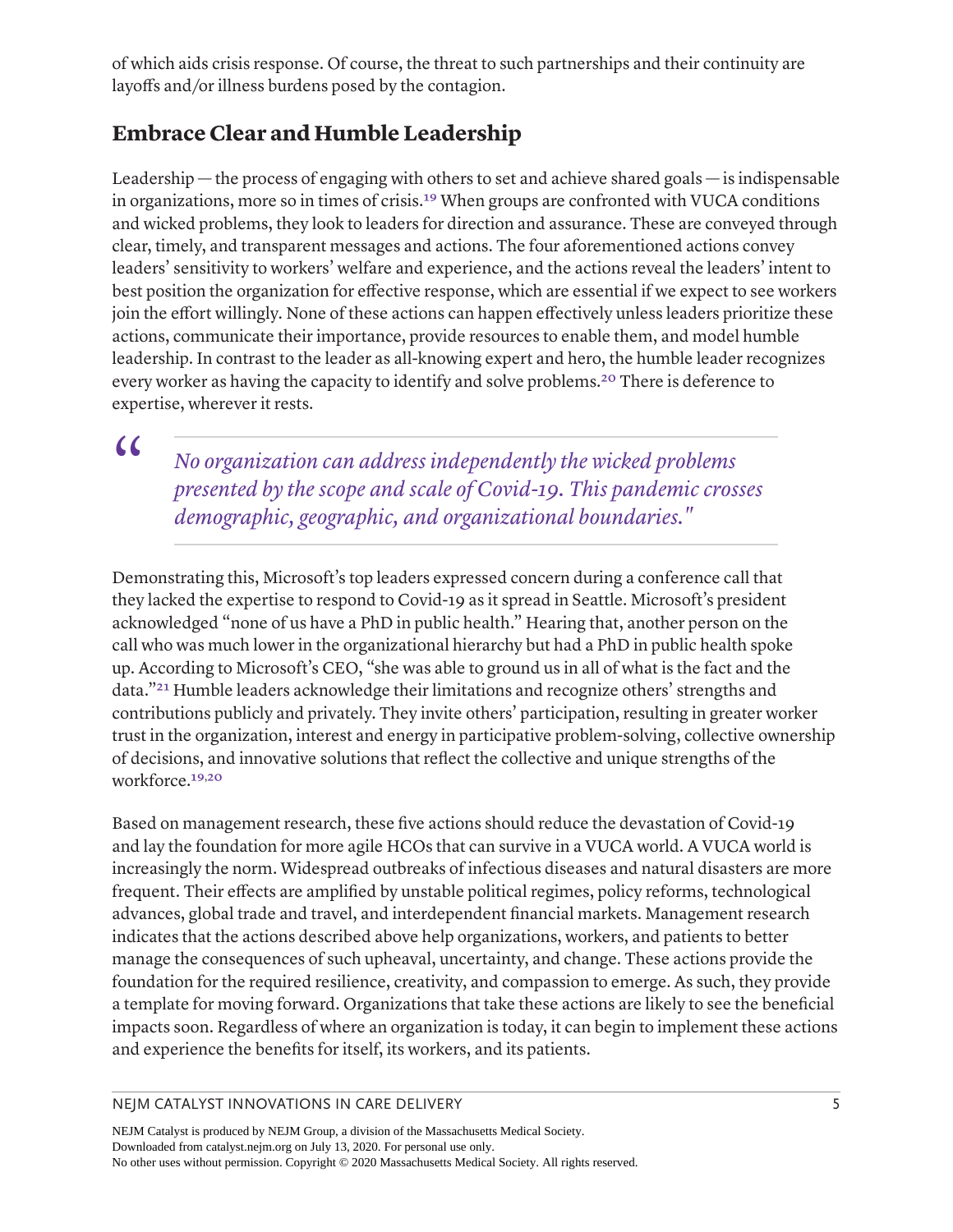#### **Ingrid M. Nembhard, PhD, MS**

Fishman Family President's Distinguished Associate Professor of Health Care Management, The Wharton School and Leonard Davis Institute of Health Economics, University of Pennsylvania

#### **Lawton R. Burns, PhD, MBA**

James Joo-Jin Kim Professor, Professor of Health Care Management, Professor of Management, The Wharton School and Leonard Davis Institute of Health Economics, University of Pennsylvania

#### **Stephen M. Shortell, PhD, MBA, MPH**

Professor of the Graduate School, Blue Cross of California Distinguished Professor of Health Policy and Management Emeritus, Co-Director, Center for Healthcare Organizational and Innovation Research (CHOIR), Co-Director, Center for Lean Engagement and Research (CLEAR), Dean Emeritus, School of Public Health, and Professor of Organization Behavior, Emeritus, Haas School of Business, University of California at Berkeley

*Disclosures: Ingrid Nembhard, Rob Burns, and Stephen Shortell have nothing to disclose.*

### **References**

- <span id="page-5-0"></span>[1.](#page-0-0) Gerras SJ, ed. Strategic Leadership Primer. 3rd Edition. Carlisle, PA: Department of Command, Leadership, and Management, United States Army War College, 2010. [https://publications.](https://publications.armywarcollege.edu/pubs/3516.pdf) [armywarcollege.edu/pubs/3516.pdf](https://publications.armywarcollege.edu/pubs/3516.pdf)
- <span id="page-5-1"></span>[2.](#page-0-1) Barber H. Developing strategic leadership: the US Army War College experience J Manage Dev. 1992;11(6):4-12
- <span id="page-5-2"></span>[3.](#page-1-0) Galvin G. The Great Unknown: How Many Health Care Workers Have Coronavirus? US News World Rep.
- 4. Editorial. COVID-19: protecting health-care workers. Lancet.
- <span id="page-5-3"></span>[5.](#page-1-1) Hollingsworth J, Marsh J, Picheta R, Alfonso F, Vera A. Nearly 1 in 10 of Italy's infected are health care workers. CNN. Cable News Network. March 22, 2020. Accessed March 27, 2020. [https://edition.cnn.com/](https://edition.cnn.com/world/live-news/coronavirus-outbreak-03-22-20/h_e27a10efe9dfe61900b2ae6583e13189) [world/live-news/coronavirus-outbreak-03-22-20/h\\_e27a10efe9dfe61900b2ae6583e13189](https://edition.cnn.com/world/live-news/coronavirus-outbreak-03-22-20/h_e27a10efe9dfe61900b2ae6583e13189).
- <span id="page-5-4"></span>[6.](#page-1-2) Collins J. Good to Great. Why Some Companies Make the Leap . . . and Others Don't. New York: HarperCollins Publishers Inc, 2001.
- <span id="page-5-5"></span>[7.](#page-1-3) Barsade SG, O'Neill OA. What's love got to do with it? a longitudinal study of the culture of companionate love and employee and client outcomes in a long-term care setting. Adm Sci Q. 2014;59(6):551-98
- <span id="page-5-6"></span>[8.](#page-1-4) Worline MC, Dutton JE. Awakening Compassion at Work: The Quiet Power That Elevates People and Organizations. Oakland, CA: [Berrett-Koehler Publishers,](http://Berrett-KoehlerPublishers) 2017.
- <span id="page-5-7"></span>[9.](#page-1-5) Rittel HW, Webber MM. Dilemmas in a General Theory of Planning. Policy Sci. 1973;4(6):155-69

#### NEJM CATALYST INNOVATIONS IN CARE DELIVERY 6